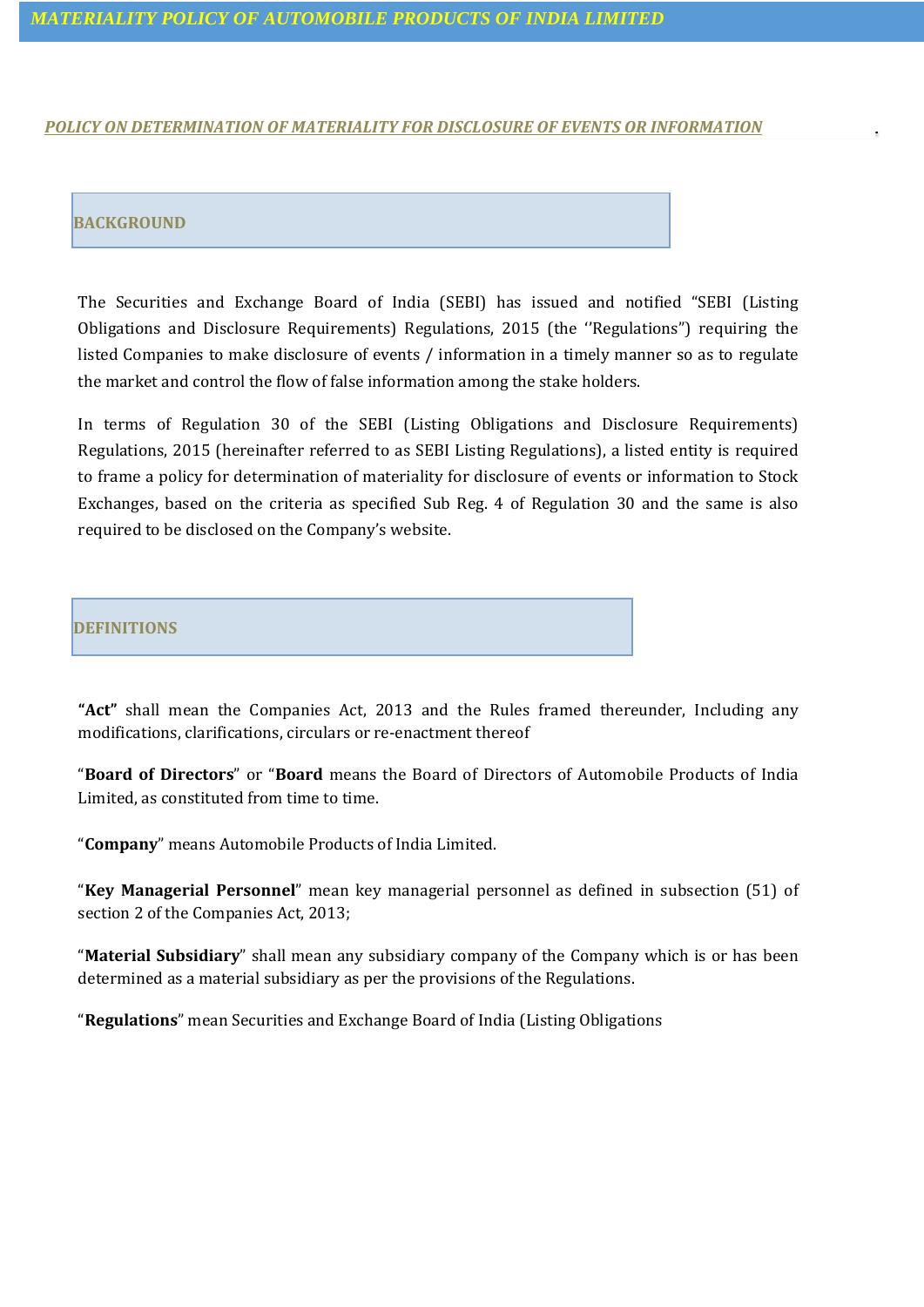and Disclosure Requirements) Regulations, 2015 including any modifications, Clarifications,

circulars or re-enactment thereof.

Any other term not defined herein shall have meaning respectively assigned to them under the SEBI's LODR, 2015 and in the absence of its definition or explanation therein, as per the Companies Act, 2013 the Securities Contracts (Regulation) Act, 1956, the Depositories Act, 1996 the rules and regulations made thereunder shall have the same meaning as respectively assigned to them in such Acts or rules or regulations or any statutory modification or reenactment thereto, as the case may be.

"**Website**" mean website of the Company [www.apimumbai.com](http://www.apimumbai.com/)

# **PURPOSE OF THE POLICY**

The Purpose of this Policy is to determine materiality based on criteria specified in Securities and Exchange Board of India (Listing Obligations and Disclosure Requirements) Regulations, 2015("the SEBI LODR, 2015") and to disclose material events which are necessary to be disclosed to the stock exchanges based on criteria as adopted as part of this policy and such criteria as prescribed in the Regulation.

In any circumstance where the terms of this Policy differ from any existing or newly enacted law, rules, regulation or standard governing the Corporation, the law, rule, regulation or standard will take precedence over these policies and procedures until such time as this Policy is amended to conform to the law, rule, regulation or standard. *The Policy shall be effective from 20.01.2016*

## **DISCLOSURE OF EVENTS AND INFORMATION**

The Regulations has specified the events that are deemed to be material events and the Company shall make disclosure of such events or information as soon as reasonably possible and not later than twenty-four (24) hours from the occurrence of such event or information to the Stock Exchanges (Exchanges) where the shares of the Company are listed and in case there is a delay in disclosing the event or information explanation for the delay shall be given.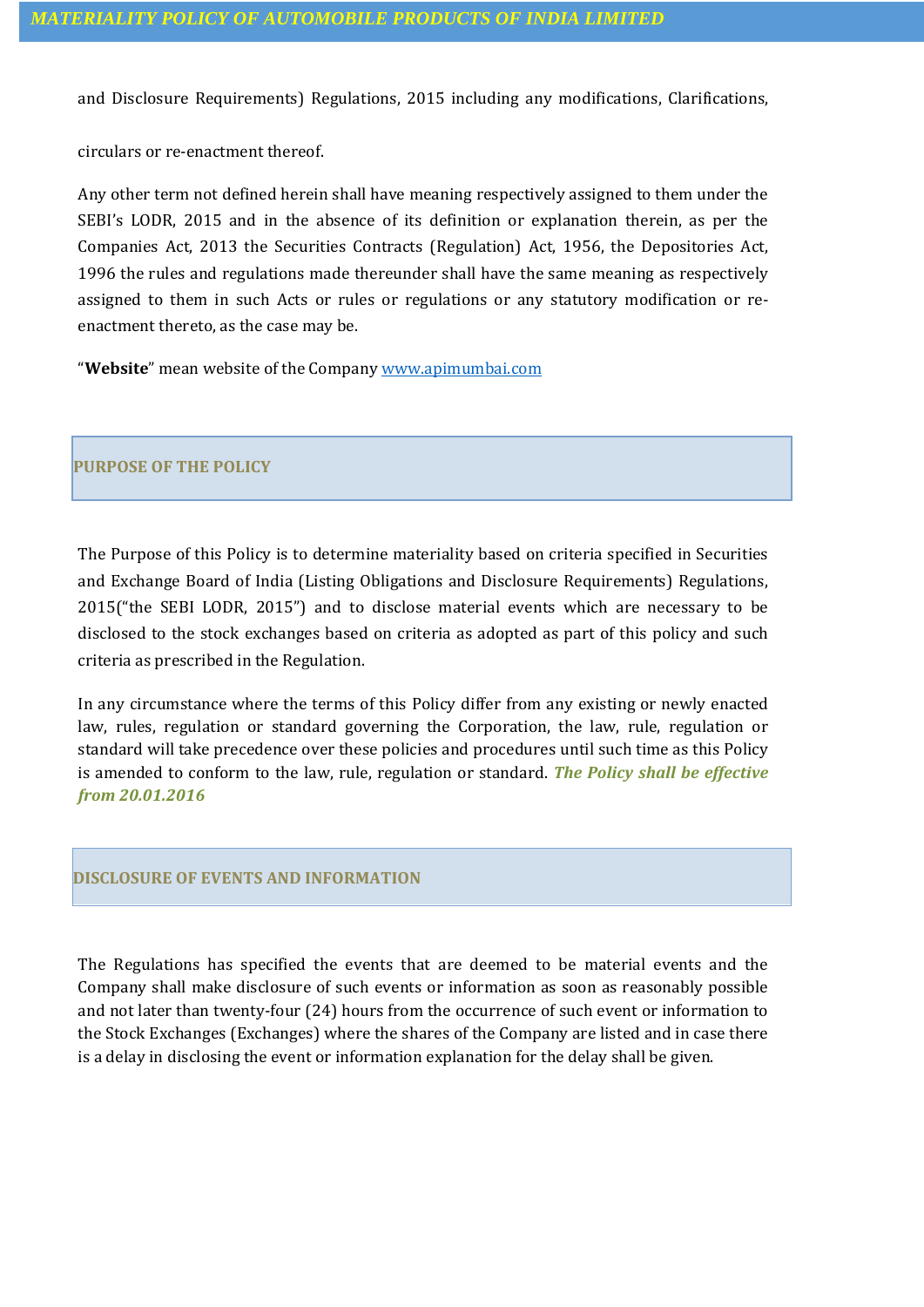Further the events shall also be disclosed on the website of the Company in the manner as

provided in sub-regulation 8 of Regulation 30.

The events that are deemed to be material events are provided in Annexure A to his policy.

The events / information that shall be disclosed on applying the criteria of materiality are provided in Annexure B to this policy.

# **TYPE OF INFORMATION**

The information covered by this policy shall include 'information related to the Company's business, operations, or performance which has a significant effect on the securities investment decisions that the Company is required to disclose in a timely and appropriate manner by applying the guidelines for assessing materiality.

## **CRITERIA FOR DETERMINING MATERIALITY OF EVENTS OR INFORMATION**

As required in the sub regulation 4 of Regulation 30 the Board of Directors of a Listed Company is required to frame a policy for determination of materiality in respect of events as provided in Annexure B.

Accordingly the Board of Directors of Automobile Products of India Limited (the Company) has laid down the following criteria for determination of materiality of an event or information for disclosure to the Stock Exchange (s) where the shares of the Company are listed:

- a) the omission of an event or information, which is likely to result in discontinuity or alteration of event or information already available publicly; or
- b) the omission of an event or information is likely to result in significant market Reaction if the said omission came to light at a later date;
- c) In case where the criteria specified in (a) and (b) are not applicable an event/information may be treated as being material if in the opinion of

the Board of Directors the information is considered material.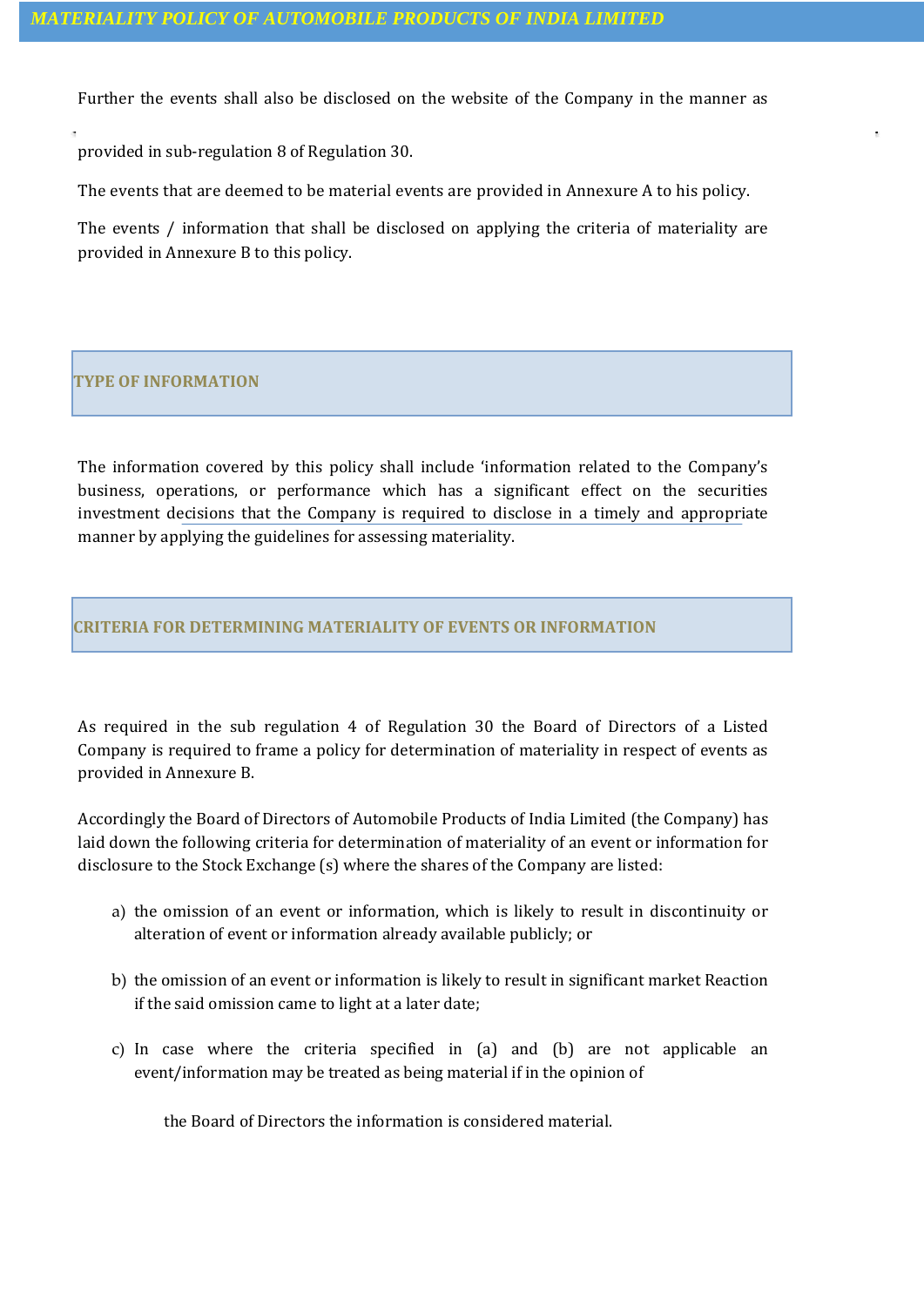**DISCLOSURE OF OTHER EVENTS**

In case of an event not indicated in Annexure A or Annexure B but is determined by the Authorised KMP to have material impact on the Company, adequate disclosures shall be made by the Company to the Exchanges.

### **GUIDANCE ON WHEN AN EVENT / INFORMATION HAS OCCURED**

The Company may be confronted with the question as to when an event/information can be said to have occurred.

In certain instances, the answer to above question would depend upon the stage of discussion, negotiation or approval and in other instances where there is no such discussion, negotiation or approval required viz. in case of natural calamities, disruptions etc., the answer to the above question would depend upon the timing when the listed entity became aware of the event/information.

In the former, the events/information can be said to have occurred upon receipt of approval of Board of Directors e.g. further issue of capital by rights issuance and in certain events/information after receipt of approval of both i.e. Board of Directors and Shareholders.

However, considering the price sensitivity involved, for certain events e.g. decision on declaration of dividends etc., disclosure shall be made on receipt of approval of the event by the Board of Directors, pending Shareholder's approval.

In the latter, the events/information can be said to have occurred when a listed entity becomes aware of the events/information, or as soon as, an officer of the entity has, or ought to have reasonably come into possession of the information in the course of the performance of his duties.

Here, the term 'officer' shall have the same meaning as defined under the Companies Act, 2013 and shall also include promoter of the listed entity.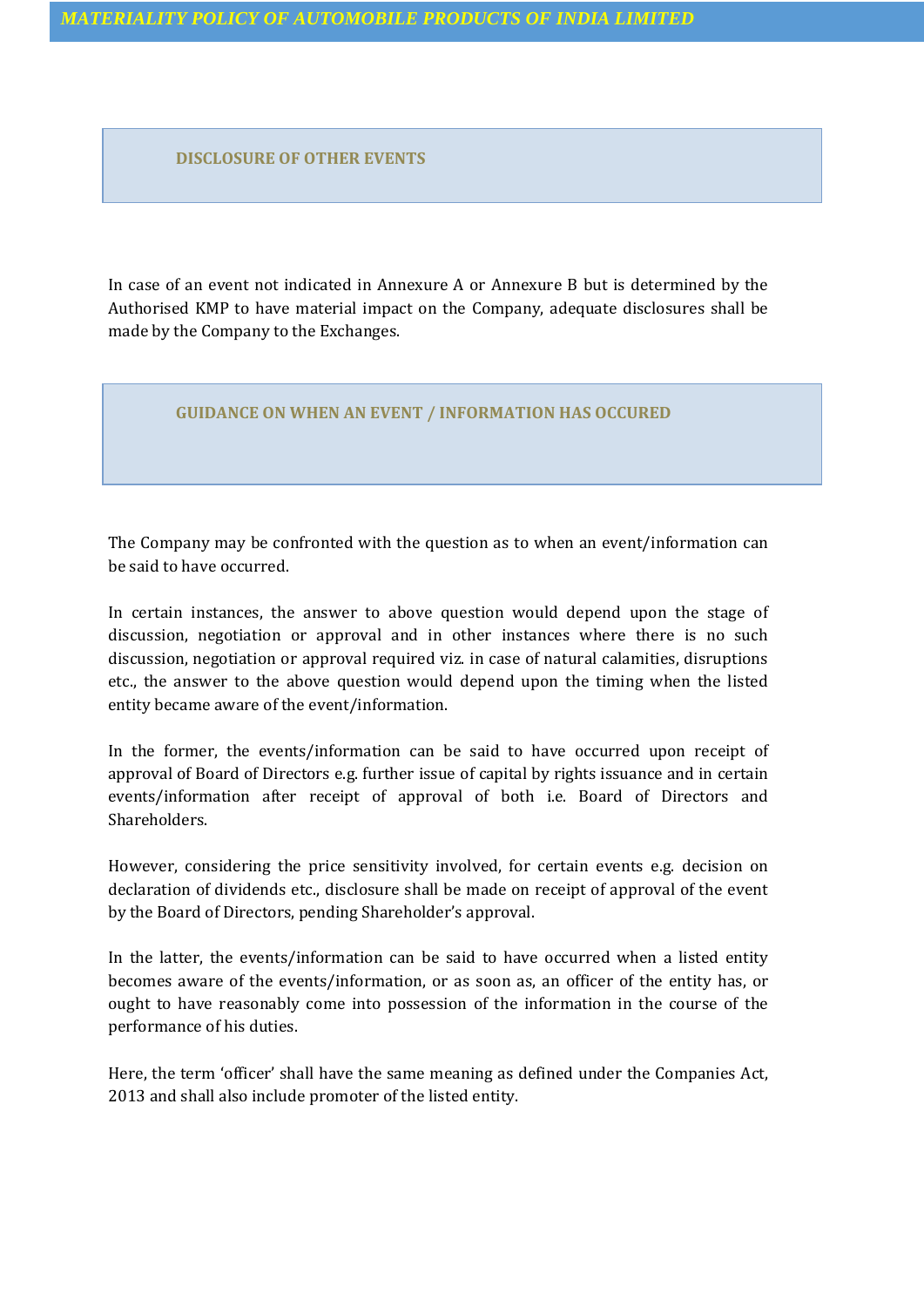**POWER TO DETERMINE MATERIALITY**

The Key Managerial Personnel as authorised by the Board of Director will determine the materiality of events / information. The Board of Directors have authorised the CFO and Company Secretary to determine the materiality of an event/ information.

**REVIEW AND AMENDMENT OF POLICY**

The policy shall be subject to review as may be deemed necessary and in accordance with any statutory/regulatory requirements and can be amended depending upon the circumstances and situations from time to time by the Board of Directors.

**WEBSITE**

As per the provisions of the listing regulations, the policy shall be disclosed on the website of the company.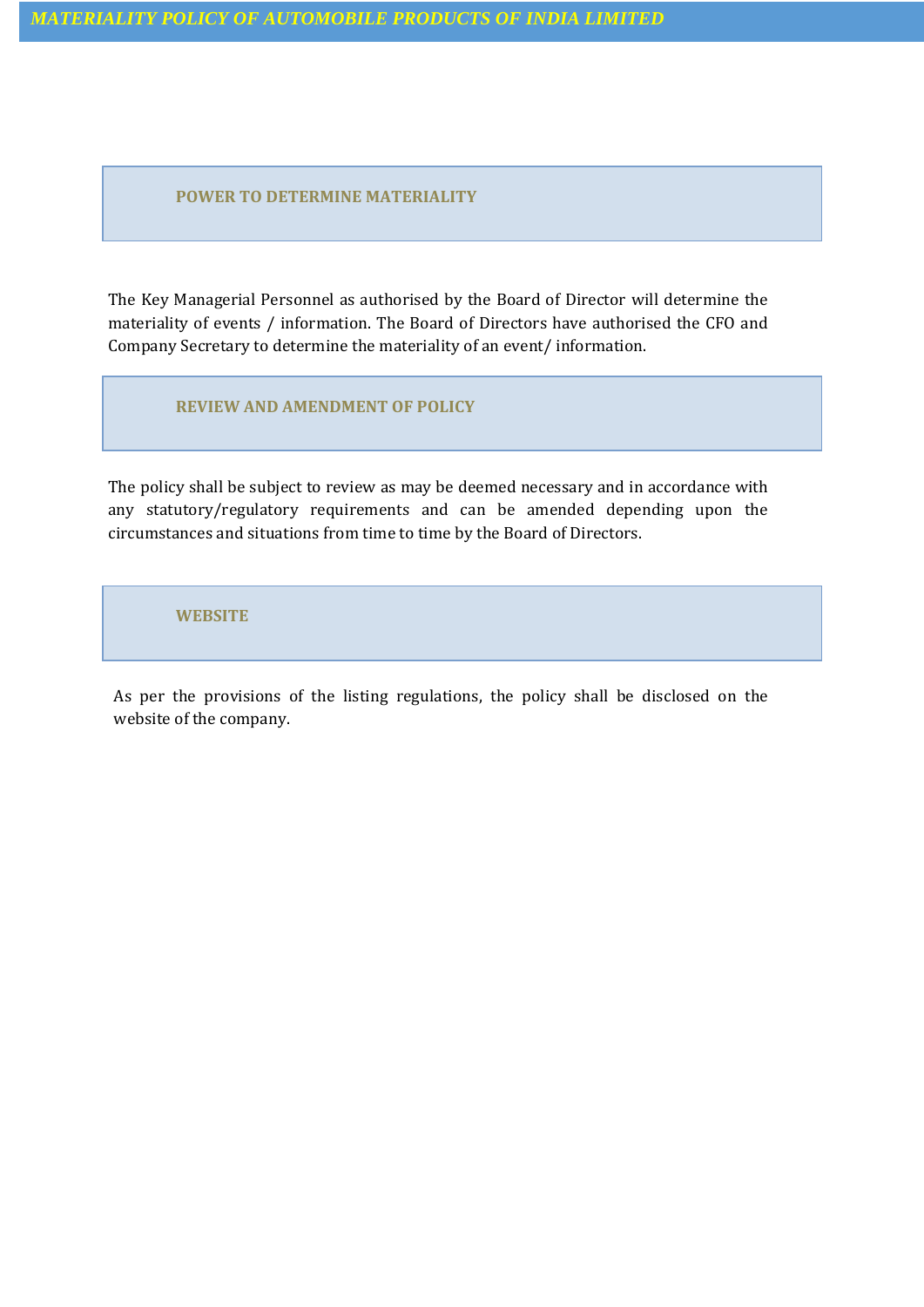## **ANNEXURE A**

EVENTS WHICH SHALL BE DISCLOSED WITHOUT ANY APPLICATION OF THE GUIDELINES FOR MATERIALITY

1. Acquisition(s) (including agreement to acquire), Scheme of Arrangement (amalgamation/ merger/ demerger/restructuring), or sale or disposal of any unit(s), division(s) or subsidiary of the listed entity or any other restructuring.

Explanation: For the purpose of this sub-para, the word 'acquisition' shall mean,-

- i. Acquiring control, whether directly or indirectly; or,
- ii. Acquiring or agreeing to acquire shares or voting rights in, a company, whether directly or indirectly, such that –
- a) the listed entity holds shares or voting rights aggregating to five per cent or more of the shares or voting rights in the said company, or;
- b) there has been a change in holding from the last disclosure made under sub-clause (a) of clause (ii) of the Explanation to and such change exceeds two per cent of the total shareholding or voting rights in the said company.
- 2. Issuance or forfeiture of securities, split or consolidation of shares, buyback of securities, any restriction on transferability of securities or alteration in terms or structure of existing securities including forfeiture, reissue of forfeited securities, alteration of calls, redemption of securities etc.
- 3. Revision in Rating (s).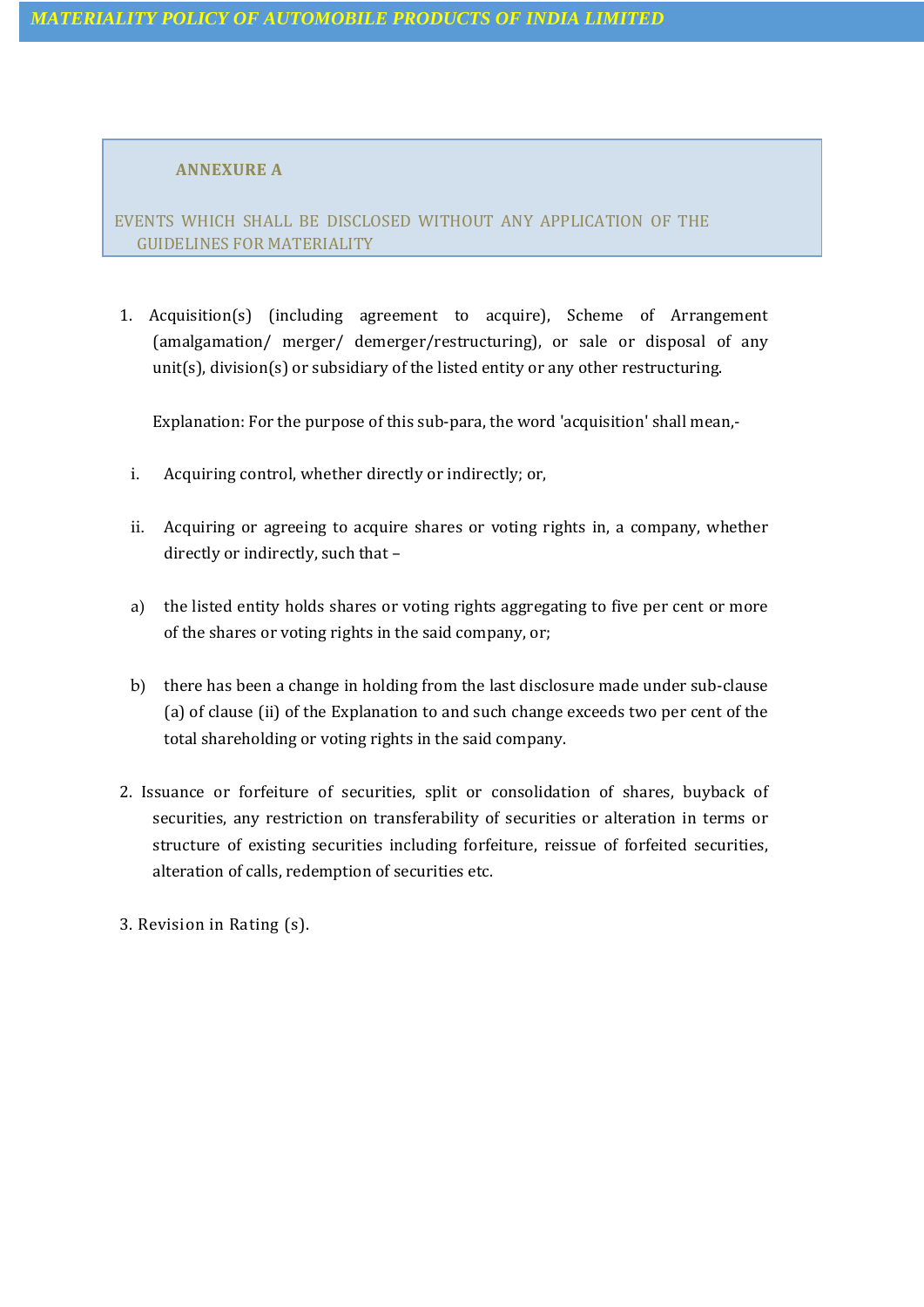4. Outcome of Meetings of the board of directors: The listed entity shall disclose to the

Exchange(s), within 30 minutes of the closure of the meeting, held to consider the following:

- a) dividends and/or cash bonuses recommended or declared or the decision to pass any dividend and the date on which dividend shall be paid/dispatched;
- b) any cancellation of dividend with reasons thereof;
- c) the decision on buyback of securities;
- d) the decision with respect to fund raising proposed to be undertaken
- e) increase in capital by issue of bonus shares through capitalization including the date on which such bonus shares shall be credited/dispatched;
- f) reissue of forfeited shares or securities, or the issue of shares or securities held in reserve for future issue or the creation in any form or manner of new shares or securities or any other rights, privileges or benefits to subscribe to;
- g) short particulars of any other alterations of capital, including calls;
- h) financial results;
- i) Decision on voluntary delisting by the listed entity from stock exchange(s).
- 5. Agreements (viz. shareholder agreement(s), joint venture agreement(s), family settlement agreement(s) (to the extent that it impacts management and control of the listed entity), agreement(s)/treaty (ies)/contract(s) with media companies) which are binding and not in normal course of business, revision(s) or amendment(s) and termination(s) thereof.
- 6. Fraud/defaults by promoter or key managerial personnel or by listed entity or arrest of key managerial personnel or promoter.
- 7. Change in directors, key managerial personnel (Managing Director, Chief Executive Officer, Chief Financial Officer , Company Secretary etc.), Auditor and Compliance Officer.
- 8. Appointment or discontinuation of share transfer agent.
- 9. Corporate debt restructuring.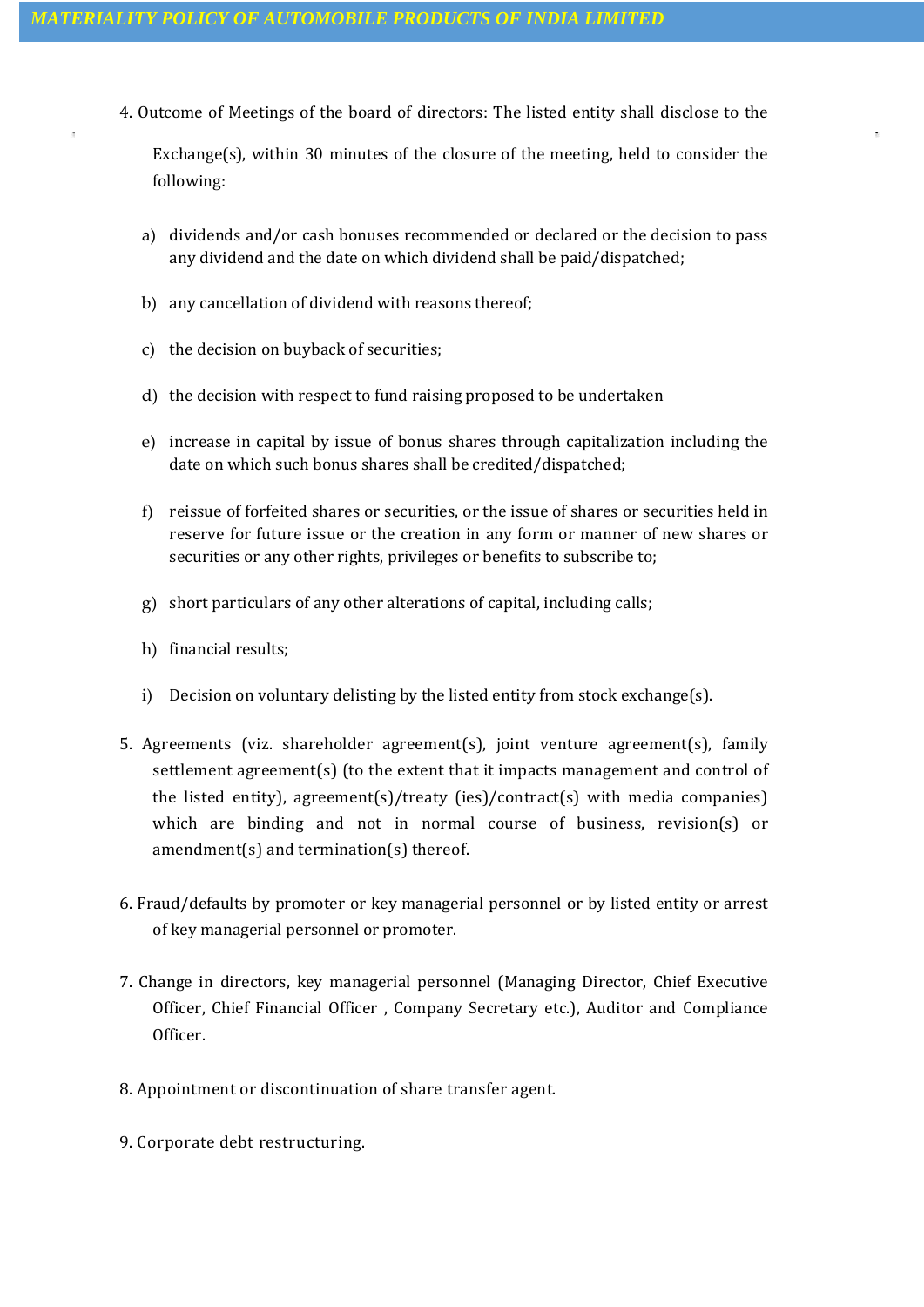10. One time settlement with a bank.

 $\bar{\alpha}$ 

- 11. Reference to BIFR and winding-up petition filed by any party / creditors.
- 12. Issuance of Notices, call letters, resolutions and circulars sent to shareholders, debenture holders or creditors or any class of them or advertised in the media by the listed entity.
- 13. Proceedings of Annual and extraordinary general meetings of the listed entity.
- 14. Amendments to memorandum and articles of association of listed entity, in brief.
- 15. Schedule of Analyst or institutional investor meet and presentations on financial results made by the listed entity to analysts or institutional investors;

## **ANNEXURE B**

# EVENTS WHICH SHALL BE DISCLOSED UPON APPLICATION OF THE GUIDELINES FOR MATERIALITY REFERRED IN SUB-REGULATION (4) OF REGULATION

| $\boldsymbol{s}$ | <b>Particulars</b>                 | <b>Thresholds</b>      |
|------------------|------------------------------------|------------------------|
| $\mathbf 1$      | Commencement or<br>any             | Having impact of       |
|                  | postponement in the date of        | 10Crores or more on    |
|                  | commencement of commercial         | the Revenue.           |
|                  | production or commercial           |                        |
| 2                | Change in the general character or | Having<br>impact<br>of |
|                  | nature of business brought about   | 10Crores or more on    |
|                  | by arrangements for strategic,     | the Revenue.           |
|                  | technical, manufacturing,<br>or    |                        |
|                  | marketing tie-up, adoption of new  |                        |
|                  | lines of business or closure of    |                        |
| B                | Capacity addition or product       | Having<br>impact<br>of |
|                  | launch.                            | 10Crores or more on    |
|                  |                                    | the Revenue in a       |
| 4                | Awarding, bagging/ receiving,      | Having impact of       |
|                  | amendment or termination of        | 10Crores or more on    |
|                  | awarded/bagged orders/contracts    | the Revenue.           |
|                  | not in the normal course of        |                        |